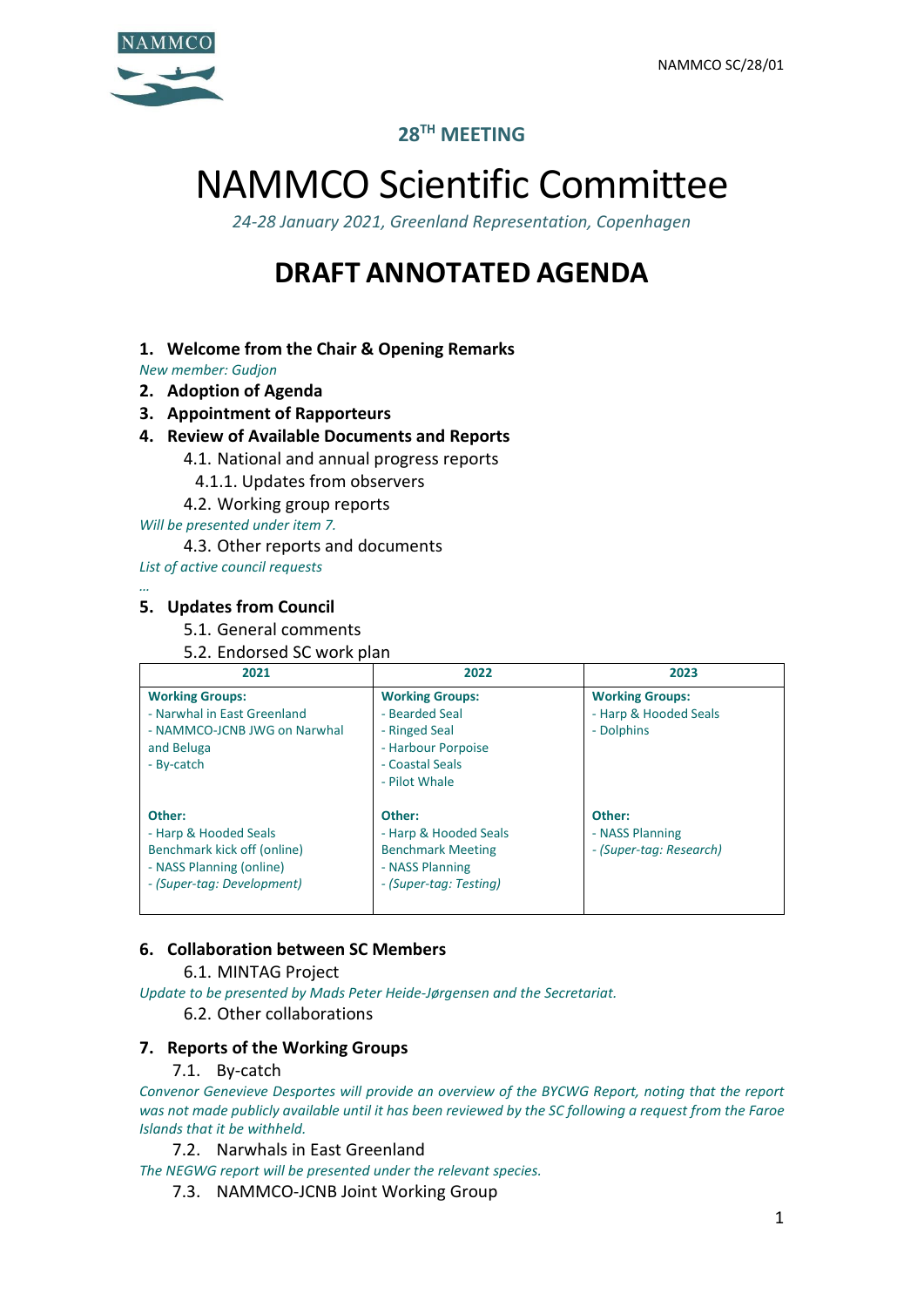

*The JWG report will be presented under the relevant species.*

### **8. Environmental/Ecosystem Issues**

- 8.1. Marine Mammal / Fisheries Interactions
	- 8.1.1. Consumption of resources by marine mammals
	- 8.1.2. Review and status of active requests (R-1.1.5, R-1.1.8)

*Request (R)-1.1.5 Standing request to periodically review and update available knowledge related to the understanding of interactions between marine mammals and commercially exploited marine resources.*

*R-1.1.8 In addressing the standing requests on ecosystem modelling and marine mammal fisheries interaction, to extend the focus to include all areas under NAMMCO jurisdiction. In the light of the distributional shifts seen under T-NASS 2007, the SC should investigate dynamic changes in spatial distribution due to ecosystem changes and functional responses.* 

#### 8.2. Multi-species approaches to management and modelling

#### 8.2.1. Review and status of active requests (R-1.2.1)

*R-1.2.1 To consider whether multispecies models for management purposes can be established for the North Atlantic ecosystems and whether such models could include the marine mammals compartment. If such models and the required data are not available then identify the knowledge lacking for such an enterprise to be beneficial to proper scientific management and suggest scientific projects which would be required for obtaining this knowledge.*

*As agreed, we are expecting Mette Skern-Mauritzen to come with an update (see Report SC27)*

*R-1.2.2 In relation to the importance of the further development of multispecies approaches to the management of marine resources, to monitor stock levels and trends in stocks of all marine mammals in the North Atlantic.*

#### 8.3. Environmental issues

#### 8.3.1. Review and status of active requests (R-1.5.3, R-1.5.4)

*R-1.5.3 To monitor the development of the Mary River Project and assess qualitatively or if possible quantitatively the likely impact and consequences on marine mammals in the area.*

The JWG was suggested to provide more specific terms of reference for a workshop on disturbance from the mine (SC27)

*R-1.5.4 Committed to furthering its ecosystem approach to the management of marine mammals, and recognising the range of anthropogenic pressures facing North Atlantic marine mammals associated with the climate and environmental changes taking place, the Council requests the SC to advise on the best process to investigate the effects of non-hunting related anthropogenic stressors on marine mammal populations, including the cumulative impacts of global warming, by-catch, pollution and disturbance.*

SC/26 previously answered this request by implementing a requirement that all WGs include other anthropogenic impacts as an agenda item. How best to address these impacts and further improve the work on this topic was also addressed in the response to the performance review recommendations. How are we moving forward with this request?

#### **9. Management Procedures (R-1.6.7)**

*NEW: R-1.6.7 The SC is requested to explain how and at what level the precautionary approach is, or can be, integrated into advice provided by the SC for use in conservation and management, with a particular focus on depleted stocks.*

#### **10. Seals & Walrus Stocks – Status and Advice to the Council**

10.1. Harp seal

#### 10.1.1. Updates

*Updates on this species are requested as there is a Working Group scheduled in the workplan.*

10.1.2. Review and status of active requests (R-2.1.9)

*R-2.1.9 To investigate possible reasons for the apparent decline of Greenland Sea stock of hooded seals; and assess the status of the stock on basis of the results from the planned survey in 2007.*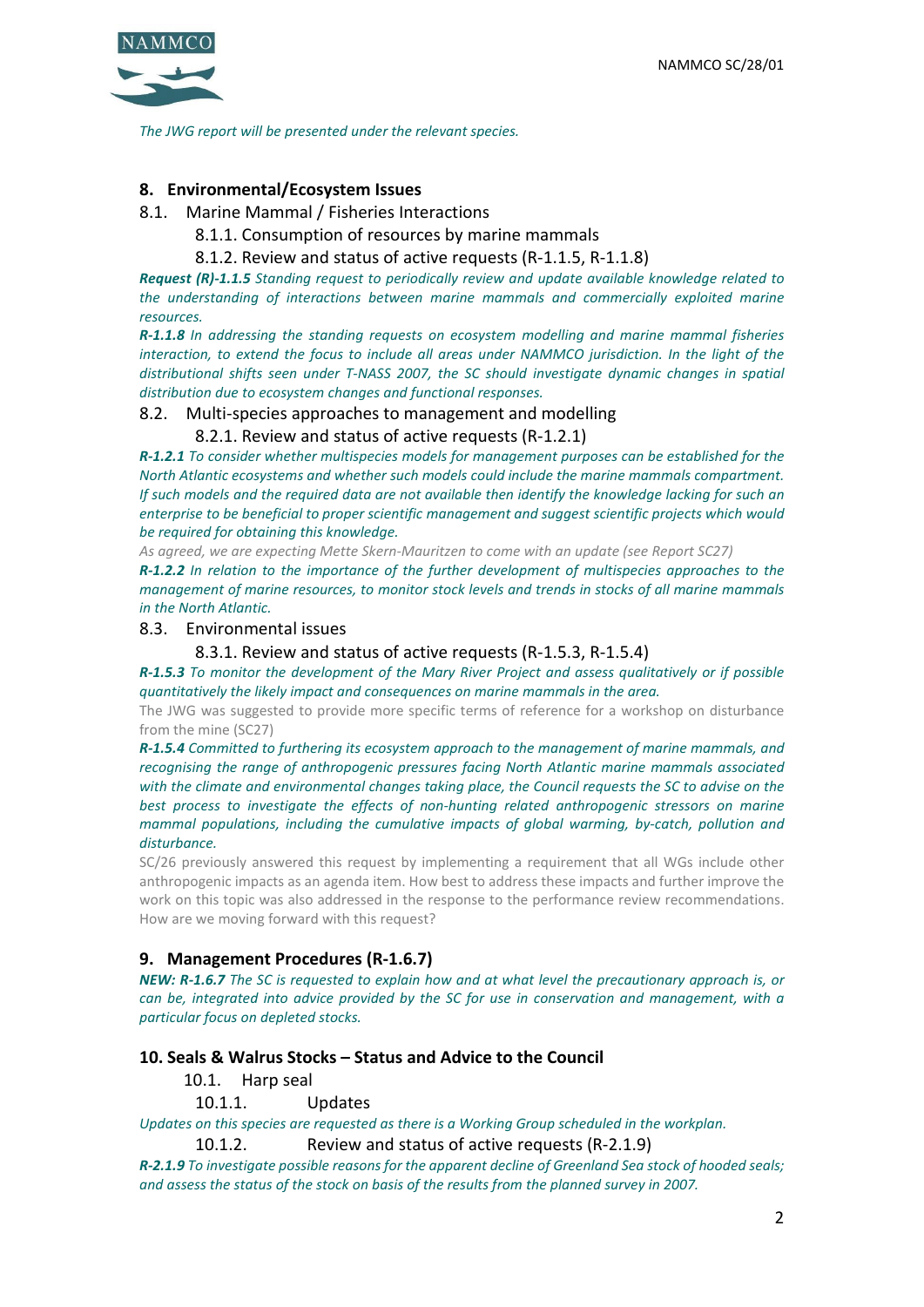

- 10.2. Hooded seal
	- 10.2.1. Updates
	- 10.2.2. Review and status of active requests (None)
- 10.3. Ringed seal
	- 10.3.1. Updates

*Updates on this species are requested as there is a Working Group scheduled in the workplan.*

#### 10.3.2. Review and status of active requests (R-2.3.1, R-2.3.3)

*R-2.3.1 To advise on stock identity of ringed seals for management purposes and to assess abundance in each stock area, long-term effects on stocks by present removals in each stock area, effects of recent environmental changes (i.e. disturbance, pollution) and changes in the food supply, and interactions with other marine living resources.*

*NEW: R-2.3.3 To convene a working group in 2022 with the aim of conducting a thorough review of the existing data and to go ahead with the assessment of stocks for which it was possible. If the data required for a full assessment of (some of) the stocks were not available, the WGs and the SC should identify, and prioritise, which specific data essential to their assessments are still needed.*

#### 10.4. Harbour seal

10.4.1. Updates

#### 10.4.2. Review and status of active requests (R-2.5.2)

*R-2.5.2 To conduct a formal assessment of the status of harbour seals around Iceland and Norway as soon as feasible.*

This will be done through the CSWG, which was initially planned to meet in April 2020 but due to COVID-19 has now been rescheduled for 2022.

10.5. Grey seal

10.5.1. Updates

10.5.2. Review and status of active requests (R-2.4.2)

#### *R-2.4.2 To provide a new assessment of grey seal stocks throughout the North Atlantic.*

This will be done through the CSWG, which was initially planned to meet in April 2020 but due to COVID-19 has now been rescheduled for 2022.

#### 10.6. Bearded seal

#### 10.6.1. Updates

*Updates on this species are requested as there is a Working Group scheduled in the workplan.*

#### 10.6.2. Review and status of active requests (R-2.7.1)

*NEW: R-2.7.1. To convene a working group in 2022 with the aim of conducting a thorough review of the existing data and to go ahead with the assessment of stocks for which it was possible. If the data required for a full assessment of (some of) the stocks were not available, the WGs and the SC should identify, and prioritise, which specific data essential to their assessments are still needed.*

An intern at the Secretariat has reviewed available published literature.

#### 10.7. Walrus

#### 10.7.1. Updates

10.7.2. Review and status of active requests (R-2.6.3)

#### *R-2.6.3 Provide advice of the effects of human disturbance, including fishing and shipping activities, tourism, hydrocarbon exploration and mineral extractions on the distribution, behaviour and conservation status of walrus in Greenland*

This request was partly answered by the walrus working group (WWG) in 2018. However, the SC reiterated its concern about mining in the Wolstenholme Fjord and advances in the Mary River project. SC27 endorsed a recommendation that a workshop on disturbance from the Mary River mine be organised and that this should include impacts on walrus. SC27 suggested that the JWG provide more specific terms of reference for this workshop at its next meeting.

# **11. Cetacean Stocks – Status and Advice to the Council**

- 11.1. Beluga
- 11.1.1. Updates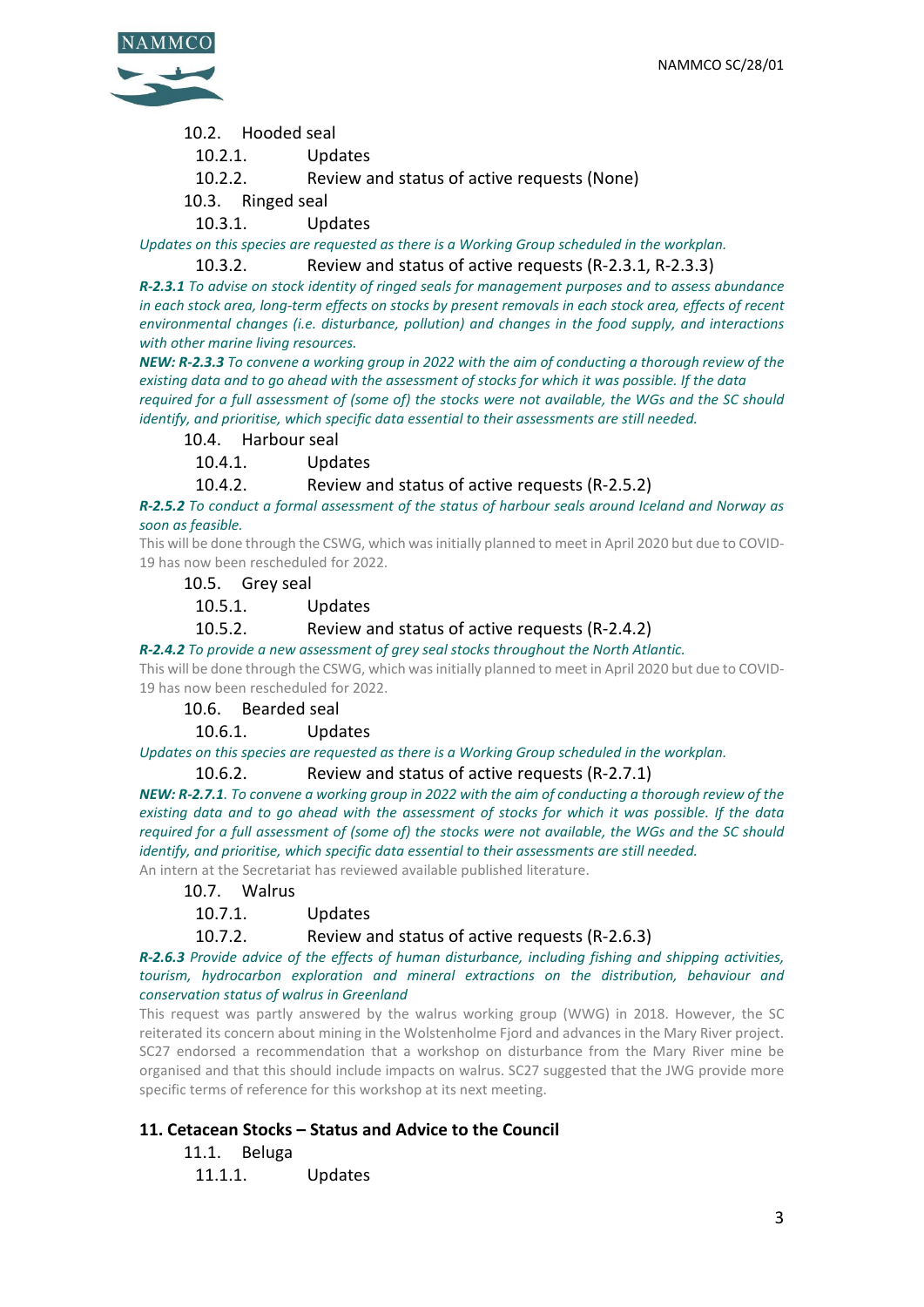

#### 11.1.2. Review and status of active requests (R-3.4.11)

*R-3.4.11 To update the assessment of both narwhal and beluga, noting that new data warrant such an exercise*

SC/27 received an updated assessment for beluga from the JWG meeting in 2020 and noted that an updated assessment for narwhal is expected in 2021.

#### 11.2. Narwhal

# 11.2.1. Updates

#### 11.2.2. Review and status of active requests (R-3.4.11)

*R-3.4.11 To update the assessment of both narwhal and beluga, noting that new data warrant such an exercise*

SC/27 received an updated assessment for beluga from the JWG meeting in 2020 and noted that an updated assessment for narwhal is expected in 2021.

#### 11.3. Dolphins

#### 11.3.1. Updates

*Updates on dolphin species are requested as there is a Working Group scheduled in the workplan, also given the SC27 response to R-3.9.6 (see below)*

11.3.2. Review and status of active requests (R-3.9.6)

*R-3.9.6 The SC was asked to carry out assessments of these species but to date insufficient information has been available on stock delineation, distribution, abundance and biological parameters to initiate the work…The Committee endorsed the plan of the SC to proceed with the assessments once the above mentioned studies have been completed.*

SC/27 received an update on the information available in each member country to perform an assessment and answer this request. Noting that some data was still lacking, a working group meeting was tentatively proposed for 2023 and a review of the available information will be undertaken again SC28.

#### 11.4. Common minke whale

11.4.1. Updates

#### 11.4.2. Review and status of active requests (R-1.7.11)

*R-1.7.11 To develop estimates of abundance and trends as soon as possible once the survey has been completed, with the primary target species (fin, minke and pilot whales) as a first priority, and secondary target species as a second priority.*

11.5. Fin whale

11.5.1. Updates

11.5.2. Review and status of active requests (R-1.7.11)

*R-1.7.11 To develop estimates of abundance and trends as soon as possible once the survey has been completed, with the primary target species (fin, minke and pilot whales) as a first priority, and secondary target species as a second priority.*

#### 11.6. Harbour porpoise

11.6.1. Updates

11.6.2. Review and status of active requests (R-3.10.1)

*R-3.10.1 (Renewed) The Council noted that the harbour porpoise is common to all NAMMCO member countries, and that the extent of current research activities and expertise in member countries and elsewhere across the North Atlantic would provide an excellent basis for undertaking a comprehensive assessment of the species throughout its range. The Council therefore requested the SC to perform such an assessment, which might include distribution and abundance, stock identity, biological parameters, ecological interaction, pollutants, removals and sustainability of removals.*

The SC is progressing with this task and has now completed the assessment for West Greenland. It has also provided recommendations for the other areas regarding the data needed to conduct such assessments and given advice on how to obtain reliable information. Harbour porpoise assessments for Norway and Iceland are now tentatively scheduled for 2022, with final confirmation pending the availability of the necessary data.

*R-3.10.1 (Renewed) The Management Committee recommends that total removal estimates are made for all areas, and that abundance estimates from the 2007 survey in Iceland and the 2010 survey in the Faroe Islands are available before a WG meeting. (NAMMCO 19).*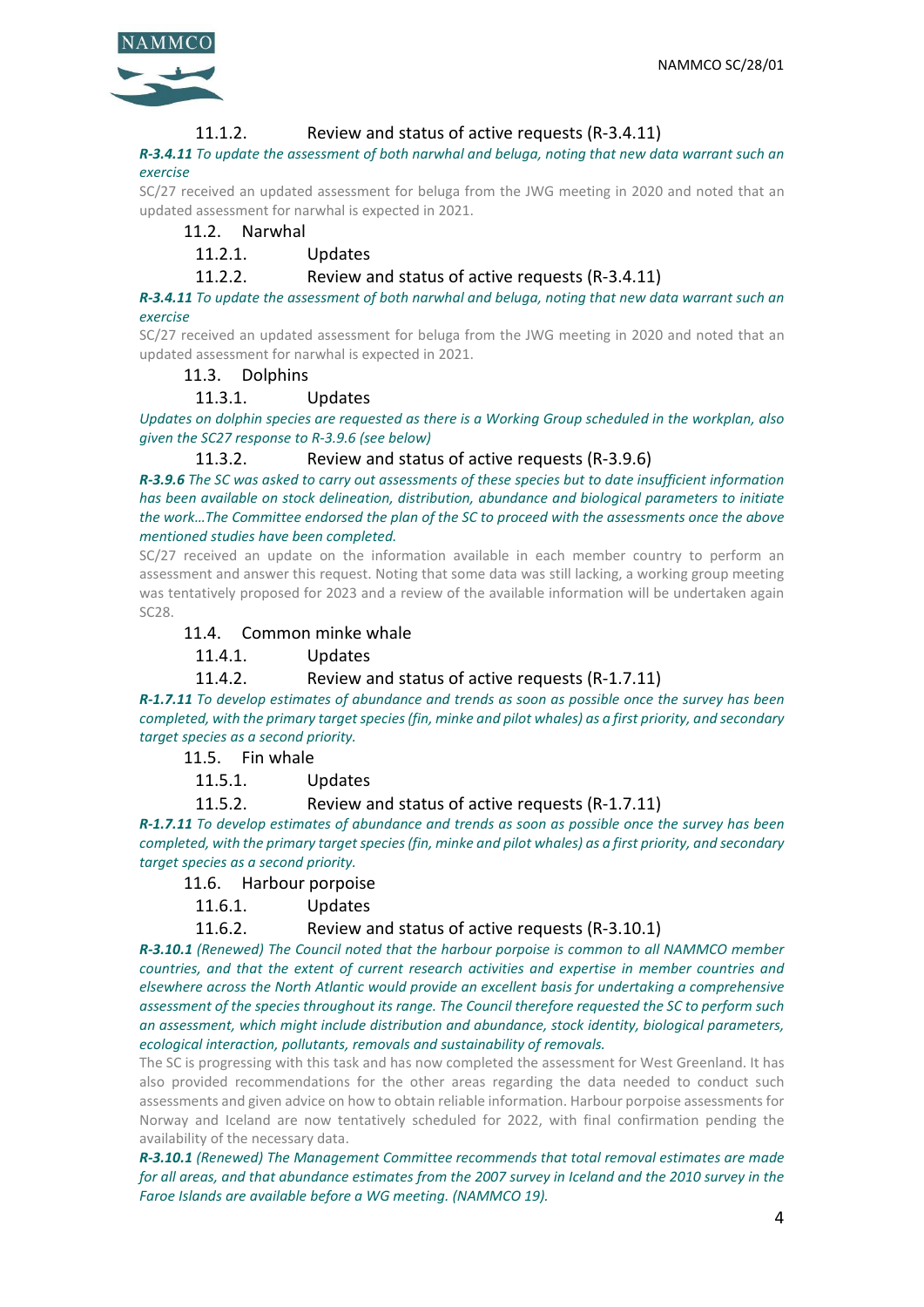

SC/27 noted that the BYCWG had progressed on its delivery of by-catch estimates for Iceland and Norway. It also noted that abundance estimates for Iceland (2007 survey) and the Faroe Islands (2010 survey) were now complete. Assessments for Norway and Iceland are therefore tentatively planned for 2022, pending final confirmation of the availability of the necessary data

# 11.7. Pilot whale

# 11.7.1. Updates

*Updates on this species are requested as there is a Working Group scheduled in the workplan.*

11.7.2. Review and status of active requests (R-1.7.11, R-3.8.6)

*R-1.7.11 To develop estimates of abundance and trends as soon as possible once the survey has been completed, with the primary target species (fin, minke and pilot whales) as a first priority, and secondary target species as a second priority.*

*R-3.8.6 To continue work to complete a full assessment of pilot whales in the North Atlantic and provide advice on the sustainability of catches, as soon as necessary further information becomes available, with particular emphasis on the Faroese area and East and West Greenland. In the short term, the SC was requested to provide a general indication of the level of abundance of pilot whales required to sustain an annual catch equivalent to the annual average of the Faroese catch in the years since 1997.*

*SC/27 received an update on the ongoing research efforts within the Faroe Islands to inform an assessment and noted that the request would be answered by the pilot whale working group at its scheduled meeting in 2022.*

11.8. Beaked whales

11.8.1. Updates

11.8.2. Review and status of active requests (None)

11.9. Blue whale

11.9.1. Updates

11.9.2. Review and status of active requests (None)

11.10. Bowhead whale

11.10.1. Updates

11.10.2. Review and status of active requests (None)

11.11. Humpback whale

11.11.1. Updates

11.11.2. Review and status of active requests (None)

11.12. Killer whale

11.12.1. Updates

11.12.2. Review and status of active requests (None)

11.13. Northern bottlenose whale

11.13.1. Updates

11.13.2. Review and status of active requests (None)

11.14. Sei whale

11.14.1. Updates

11.14.2. Review and status of active requests (None)

11.15. Sperm whale

11.15.1. Updates

11.15.2. Review and status of active requests (None)

**12. Website Updates & Quality Review**

*Following the procedure agreed at SC26, the SC is asked to review and provide corrections/updates for the information on the NAMMCO website regarding 4 species: Narwhal, Beluga, Fin whales, Humpback. This can be performed prior to the meeting and if necessary, between plenary sessions, with updates emailed to the Secretariat directly.*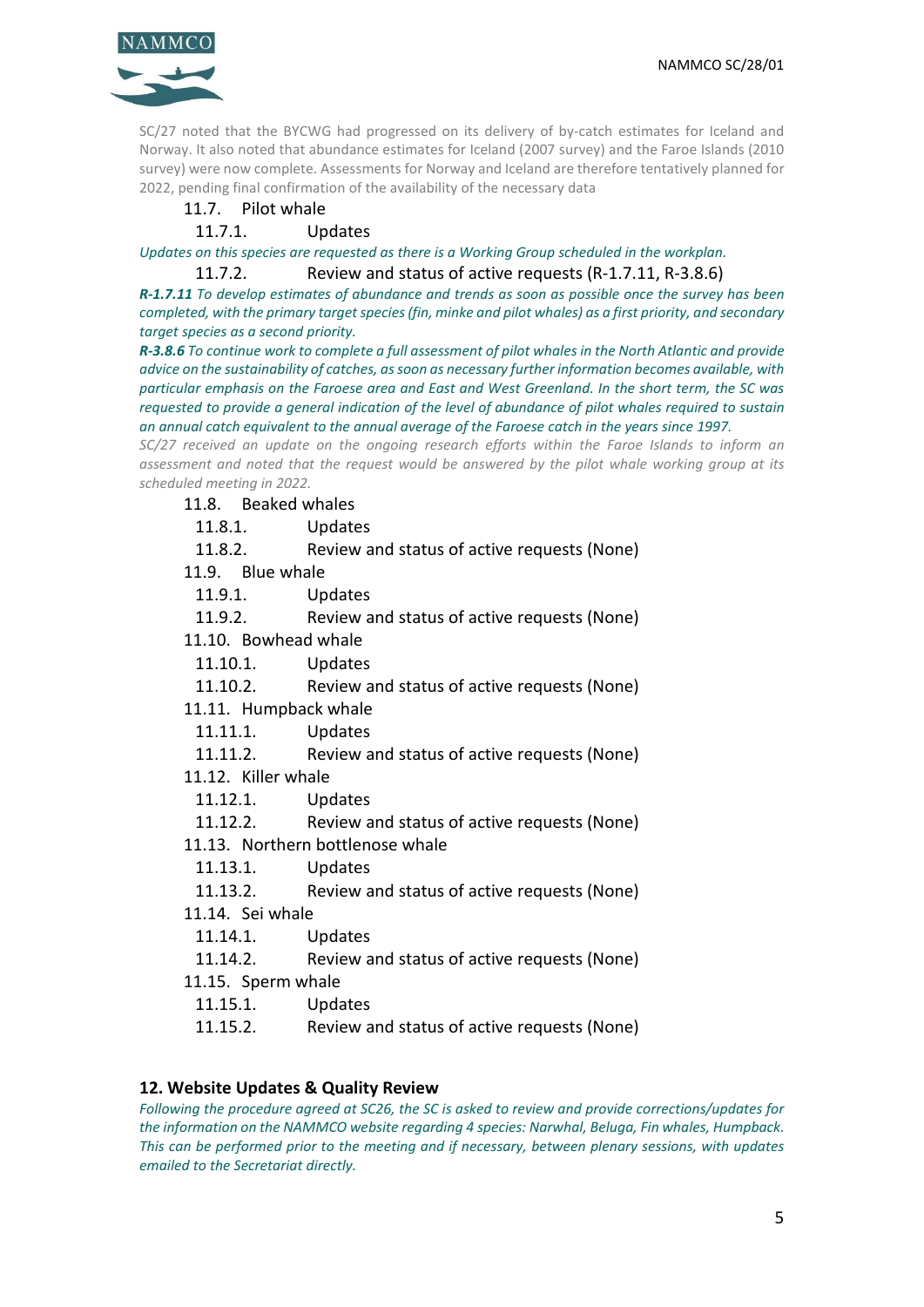

*Note it will be particularly important to review and provide updates on the information related to stocks, abundance estimates and trends, hunting and utilisation and any new research activities and/or findings regarding general species characteristics and other human impacts. Ideally updates should be provided as lines of text that can be added/changed on the website, and include reference details as appropriate. The relevant webpages have been converted to Word documents to facilitate an easy review process (available as working documents XXX) but of course the pages can also be viewed online at [www.nammco.no/marinemammals/](http://www.nammco.no/marinemammals/)*

# **13. Abundance / Assessment / Conservation status tables**

*Ask how to move forward with these. Present the latest suggestion. Does Nammco keep a record of all the abundance estimates by species/area/strata from the various Nammco countries in a simple tabular format? If not, are there any plans on doing so?* 

#### **14. Review of Management Areas**

*SC is asked to quickly check the overview and comment on the items in red.*

#### **15. NASS 2024**

*Update to be presented by the Chair of the planning sub-group Rikke Hansen, including what information is required to advance in the planning. It is hoped that the SC/planning group can arrive at a timeline for the future planning efforts (including consideration of new methods and involvement of external experts) through to the planned conduct of the survey in 2023 - this timeline can be worked on between plenary sessions and delivered later in the week if necessary.*

*New survey methods – workshop, contracted review, participation of experts?*

#### **16. Interactions with other organisations**

- 16.1. ASCOBANS
- 16.2. CAFF
- 16.3. ICES
- 16.4. IUCN
- 16.5. IWC
- 16.6. JCNB
- 16.7. NORDECO
- 16.8. Other

#### **17. Future Workplans**

*Draft revision of the workplan from Council 28 to include the intentions of the SC (to be presented to Council 29):*

| 2021                         | 2022                                               | 2023                   |
|------------------------------|----------------------------------------------------|------------------------|
| <b>Working Groups:</b>       | <b>Working Groups:</b>                             | <b>Working Groups:</b> |
| - Narwhal in East Greenland  | Bearded Seal (workshop<br>$\overline{\phantom{0}}$ | - Harp & Hooded Seals  |
| - NAMMCO-JCNB JWG on Narwhal | co-organised with CAFF)                            | - Dolphins             |
| and Beluga                   | - Ringed Seal                                      |                        |
| - By-catch                   | - Harbour Porpoise                                 | Other:                 |
| Other:                       | - Coastal Seals                                    | - NASS Survey          |
| - NASS Planning (online)     | - Pilot Whale                                      | - MINTAG Field work    |
| - Harp & Hooded Seals        | Other:                                             |                        |
| Benchmark kick-off (online)  | - Harp & Hooded Seals                              |                        |
| - MINTAG kick-off            | <b>Benchmark Meeting</b>                           |                        |
|                              | - NASS Planning                                    |                        |
|                              | -MINTAG Project                                    |                        |
|                              | development and field work                         |                        |

*Plan date for next SC meeting*

#### **18. Budget 2022-23**

*Charlotte Winsnes from the Secretariat will provide an overview of 2021 expenses and the projected budget for 2022 activities. The SC is asked to consider the sufficiency of the proposed budget for the planned activities, including the invitation of external experts to join WG meetings.*